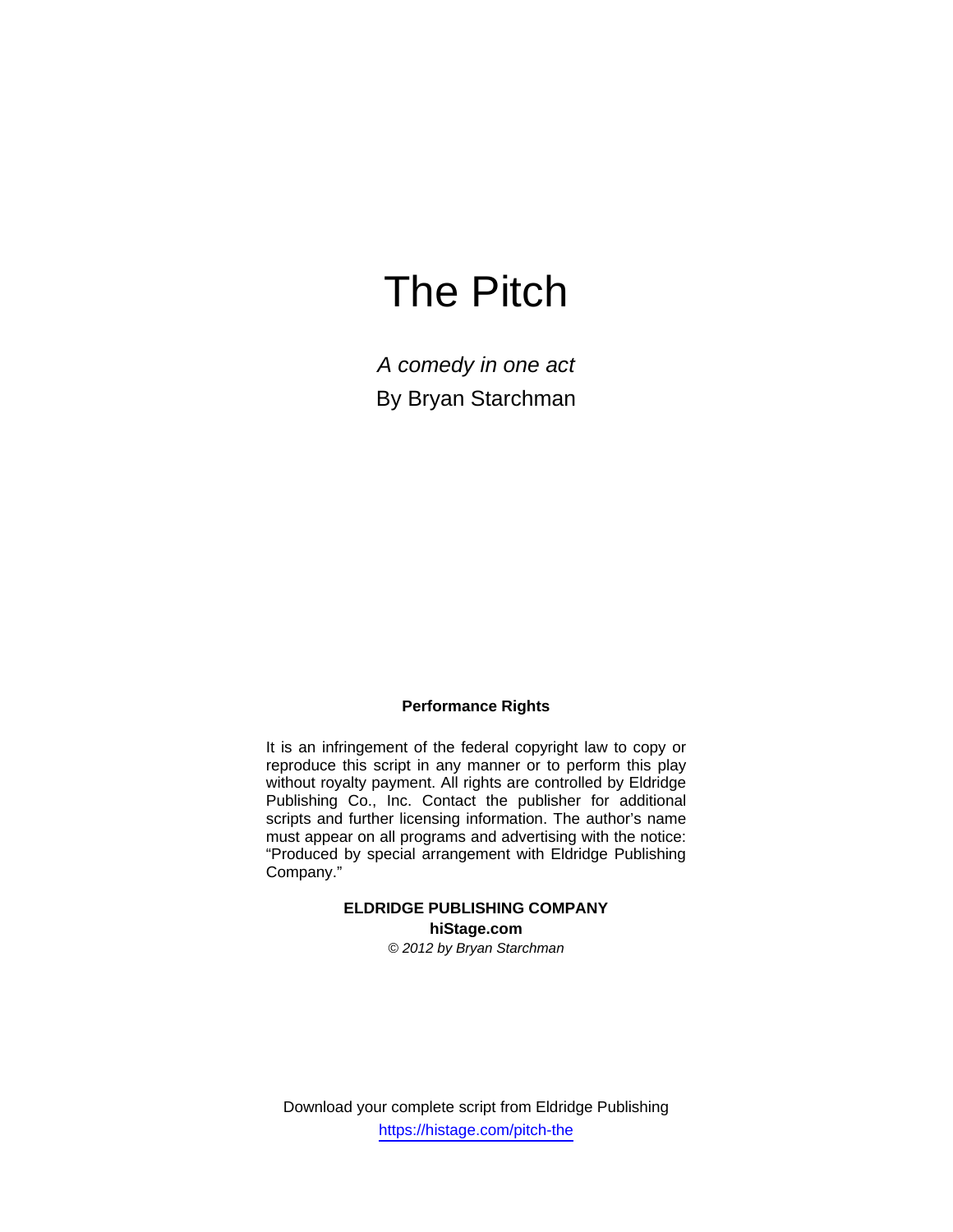*The Pitch - 2 -* 

#### **DEDICATION**

*This play is dedicated to all you writers out there who can admit that not every idea is a homerun but you still don't give up and keep on writing.* 

> *The Playwright, Bryan Starchman*

#### **STORY OF THE PLAY**

 A young, hungry writer in Hollywood finally has his chance to pitch his original ideas for movies, television shows, and commercials to a major producer. The writer's ideas come to life on stage as he tries to sell one -- *just one* -- of his many wacky ideas. Consider (and laugh) as the writer presents previews of a mega-budget movie entitled "Thumb Wars"; a reality show about mailmen called "Going Postal"; a game show with the revolting title "Guess What I Just Ate for Dinner"; and even a commercial for a new sports drink called "H2MayO: The First Drinkable Mayonnaise."

 This fast-paced comedic one act will put your audience in the producer's shoes as they watch pitch after hilarious pitch go down in flames. With a very simple set, a flexible cast, basic costumes, and household props, this is also the perfect one act for competitions and traveling.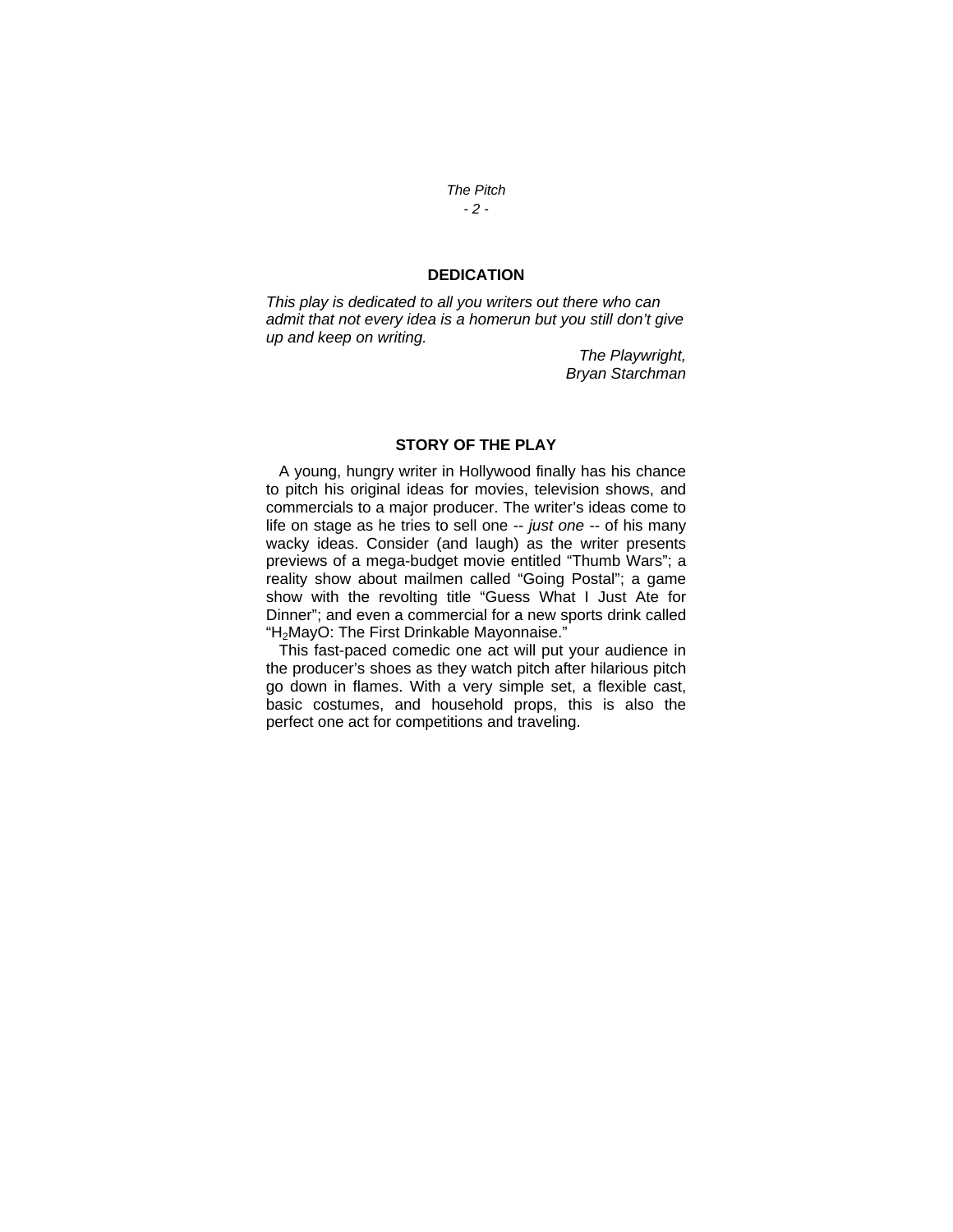*The Pitch - 3 -* 

#### **CAST OF CHARACTERS**

*Maximum of 20 actors: 4 m, 2 w, 14 flexible \*Minimum of 4 actors: 1 m, 1 w, 2 flexible* 

**BRYAN OR BRENDA -** A struggling writer full of ideas **PRODUCER** *-* Major Hollywood producer, cynical **SECRETARY TO PRODUCER** **SILENT MAN** *(Male)* **STAGEHAND IN SILENT SCENE DOCUMENTARY ACTOR OR ACTRESS STALIN VON ADOLF** *(A thumb)*  **THUMBO** *(Another thumb)*  **PINKY** *(You guessed it…a pinky)* **POSTAL WORKER** *(ARLENE or ARNIE)* **POSTMASTER TV GAME SHOW HOST FILM NOIR DETECTIVE** *(Male)* **FILM NOIR BLONDE IN DISTRESS** *(Female)* **SPORTS DRINK COMMERCIAL ACTOR OR ACTRESS SPORTS DRINK COMMERCIAL ANNOUNCER FATHER PAPERCLIP** *(Male)* **MOTHER PAPERCLIP** *(Female)* **KID PAPERCLIP** *(Male)* **CHEF** 

*\*With only 4 actors, there will be some quick changes backstage, so you'll need at least one very competent stage manager helping out. Also, with 4 actors the same male actor will play both Thumbo and Pinky as well as Father Paperclip and Billy Paperclip by just using both arms to enter the spotlight at the appropriate times. These characters are all figments of the writer's mind so they don't have to be perfect; in fact, they are intentionally written to allow the actors to appear as if they are improvising at times.*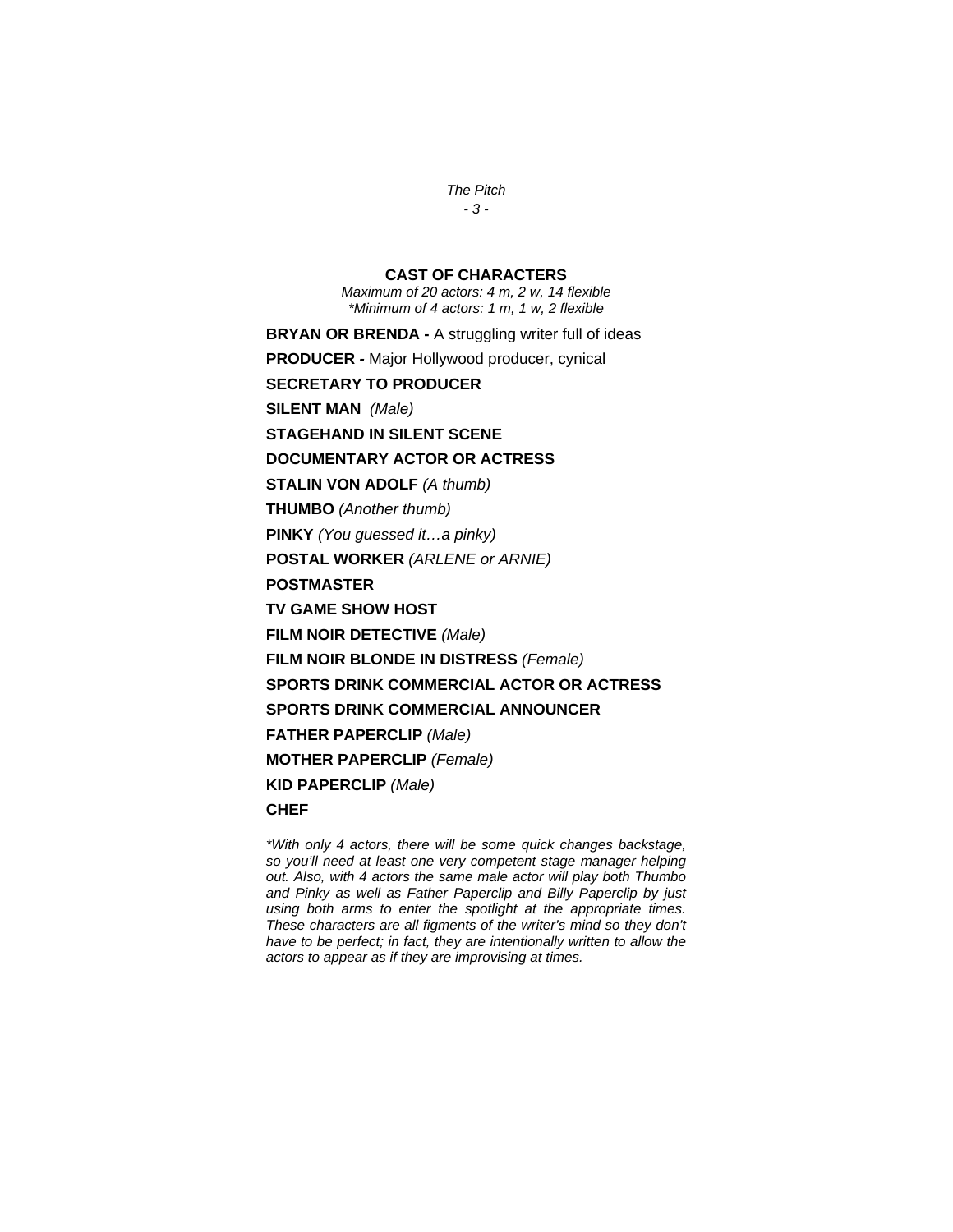#### **The Pitch**

*(AT RISE: A nervous young writer, BRYAN or BRENDA, is standing on the apron in front of a closed curtain. He or she is captured in a spotlight and holds a large binder full of ideas for a new movie or TV show to pitch to a producer*.)

**BRYAN:** *(Pumping himself up.)* All right! Here I am at Megapix Productions. I've been working on spec scripts for the past decade and finally I have convinced a major producer to meet with me. *(Thumbing through binder.)* There's got to be something in this binder full of ideas that the producer will like. I've made it this far -- all I've got to do is pitch one good idea that he *(or she)* wants to give the green light to and I'll have it made! *(BRYAN starts to dream, counting his eggs before they've hatched.)* First, I'll get into the Writers Guild. Then I'll get a screen credit as "creator," my name will be up on Internet Movie Database and then, who knows? The Emmys, the Golden Globes, the… *(Takes a deep breath.)* the Academy Awards! *(BRYAN snaps back into reality, well, sort of.)* And I already know that if I *do* win an award, I will need to keep my speech short so that darn orchestra doesn't play me off before I've finished. *(Beat.)* Maybe I'll make a grand entrance, like Roberto Benigni did when he won best actor for "Life Is Beautiful." Once I receive the nomination, I'll be sure to practice walking on top of the theatre chairs so I don't become an embarrassing YouTube sensation by face planting into Jack Nicholson's lap. And then...I'll give a speech about my humble beginnings: the short films I made in the backyard using my parents' old VHS camera and how sometimes I would dress my little brother up in my mother's clothes if I was in desperate need for another actress…. I'll move the audience to tears! *(Dramatic pause.)* But one thing at a time...first I've got to deliver the perfect pitch.

*(A SECRETARY enters the spotlight.)*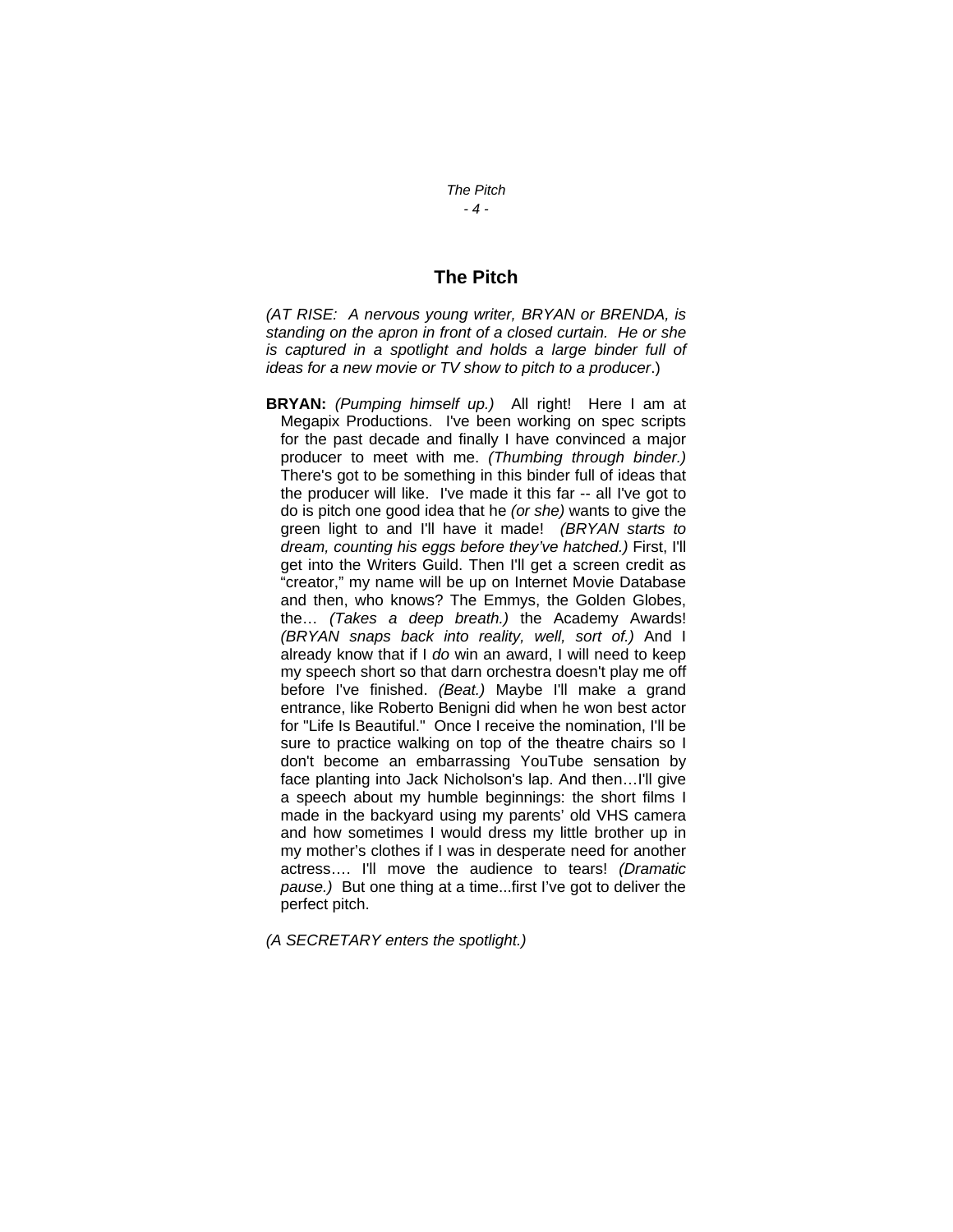#### *The Pitch - 5 -*

**SECRETARY:** Bryan, the producer will see you now. *(SECRETARY exits.)*

**BRYAN:** Ok! It's "Go Time."

*(LIGHTS come up, but the curtain is still closed as BRYAN crosses far down right where a PRODUCER sits at a desk with another empty chair placed across from him/her. This setup needs to be very simple and hopefully placed well in front of the main curtain so when Bryan pitches his ideas, the curtain will open easily for the actors who will perform whatever he is pitching.)* 

*(The Producer is never given a name; he or she is more of an all powerful dreammaker than just a lowly human being.)*

**BRYAN:** Good morning! It is a pleasure to meet you.

*(BRYAN shakes PRODUCER'S hand*. *Producer's hand is limp and he quickly releases himself from Bryan's grasp. Producer pulls out a little bottle of hand sanitizer and cleans his hand.)*

**PRODUCER:** *(With almost no emotion.)* Take a seat.

*(BRYAN sits, obviously nervous.)*

**PRODUCER:** You've sent me 22 query letters in the past week.

**BRYAN:** I'm very persistent.

**PRODUCER:** Persistent...annoying...whatever you want to call it. But I also got a call from your screenwriting professor over at UCLA and he told me that you have some of the most original ideas for film and TV he's ever heard. I owe him a favor for getting me on board to coproduce *Avatar*...so I thought I'd give you a chance.

**BRYAN:** Thank you so much for your time; you really don't know how much I appreciate —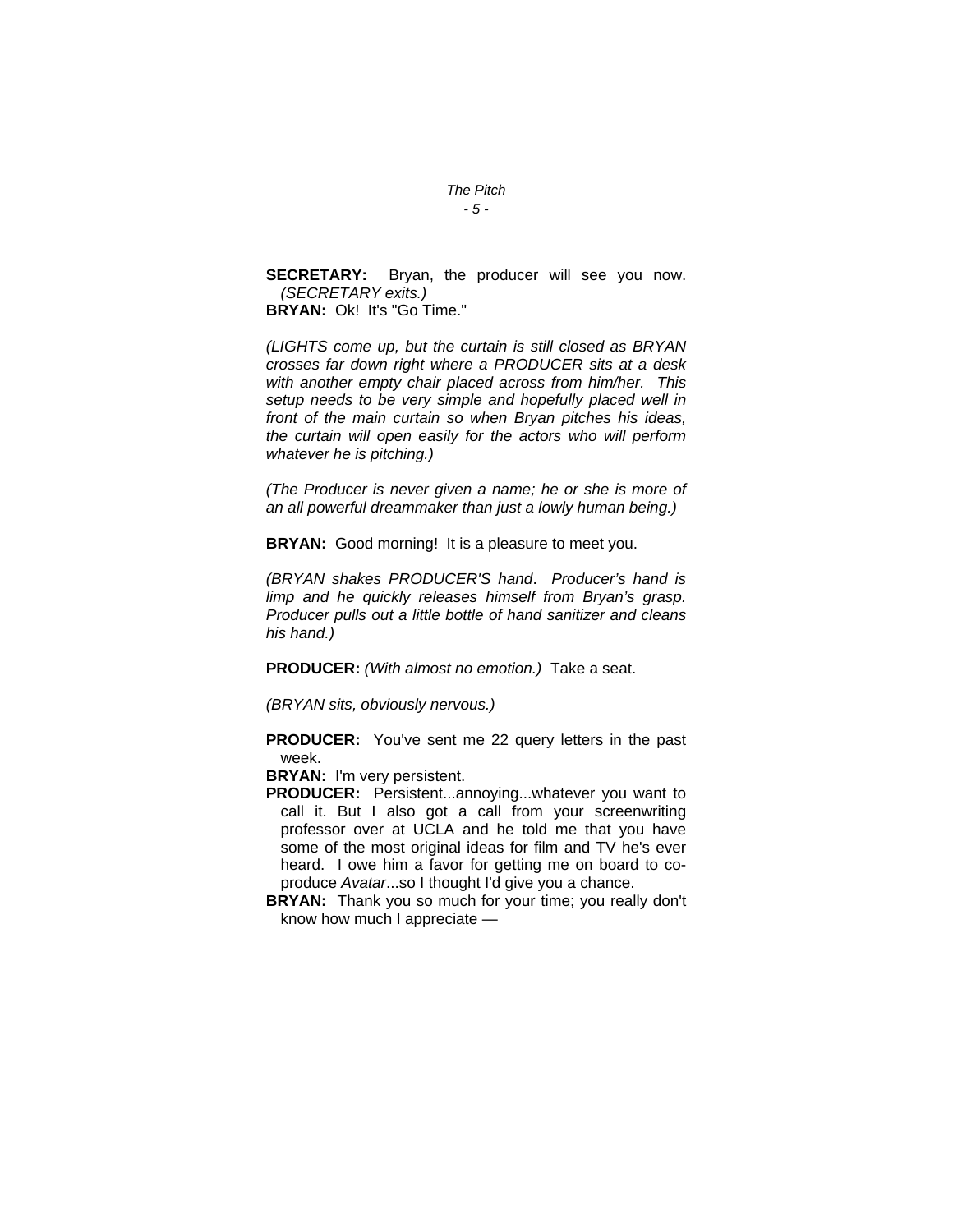- *The Pitch - 6 -*
- **PRODUCER:** *(Cutting him off*, *already looking at his watch.)* And time is money, so I'll give you a Hollywood Minute to sell me on one of your projects.

**BRYAN:** You won't regret this. I promise!

- **PRODUCER:** *(Doubtful, leans back in chair, very cocky.)* What have you got to pitch me?
- **BRYAN:** Well, for starters. I was thinking why not go back to the origin of movies: The Silent Picture.
- **PRODUCER:** Hmmmmm. Sounds a bit risky. But go ahead, sometimes art films sell. The 2011 film *The Artist* did very well. *(Beat.)* What's the plot?

**BRYAN:** Well... *(Flipping through his binder.)*

*(The CURTAIN opens although a SPOTLIGHT remains on Bryan and Producer throughout the play.)* 

**BRYAN:** It all starts off in a Hollywood mailroom where a young go-getter is trying to make a name for himself in this rat race of a world we call "Life."

*(LIGHTS come up on the stage. Enter SILENT MAN. He is sorting mail very dramatically as he wipes his brow.)*

**BRYAN:** He's just a lowly mail clerk at a production company, but he has dreams. Much, much bigger dreams. Someday, he's going to be a star!

*(SILENT MAN sorts the mail as speedy instrumental MUSIC plays in the background.)*

**PRODUCER:** A silent film about a guy sorting mail. *(Sarcastic.)* Sounds riveting.

**BRYAN:** Well...it's not long until he comes across a letter addressed to him.

*(SILENT MAN stops, very dramatically looks at the letter and is in shock.)* 

**BRYAN:** It's a letter from his father!